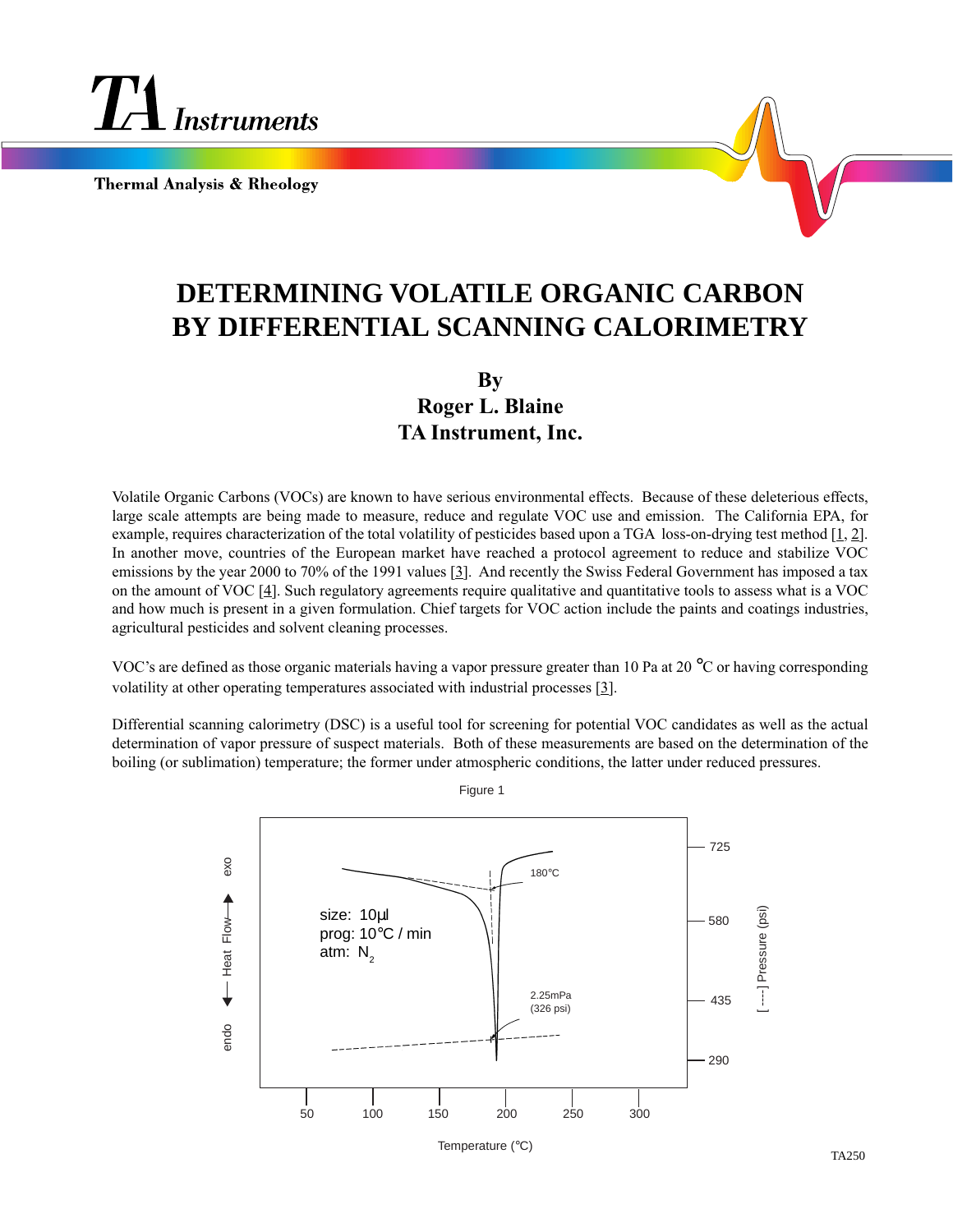Nielson and co-workers [5] have observed that:

- All organic solvents with boiling temperatures below 170  $\rm{^{\circ}C}\;$  are classified as VOCs, and
- No organics solvents with boiling temperatures greater than  $260^{\circ}$ C are VOCs.

Nelsen's guidelines may be used to screen candidate materials so that a detailed vapor pressure determination need be performed only those materials with boiling points between 170 and 260 °C. Vapor pressure determination may be determined through the use of ASTM standard E 1782 [6] and a Pressure Differential Scanning Calorimeter operating under vacuum.

The determination of boiling temperature requires special experimental conditions. The accurate determination of phase change transition temperatures required equilibrium between the two phases. This is easily achieved with the solid-to-liquid transition of the melting process. It is more difficult with the liquid-to-vapor transition as the vapor phase may be easily removed from the transition region causing the transition temperature to appear at a lower temperature than that of the liquid-vapor equilibrium.

To overcome this difficulty, boiling temperature determinations are carried out in hermetically seal sample pans where vapor is be retained in the head space over the liquid phase. Constant pressure is maintained through the use of a small molecular leak (often called a "pin hole") in the hermetic pan lid (P/N 900860-901). The size of the "pin hole" is critical. If the hole is too large, the test specimen may be completely volatilized before the boiling temperature is reached. If the hole is too small, the pressure may build up during the boiling process moving the boiling temperature to a higher value than the equilibrium value. Extensive studies have shown that holes 75 µm in diameter are optimum for this determination.

Ten  $\mu$ L of the test specimen is sealed in an aluminum hermetic pan with a laser drilled 75  $\mu$ m hole in the lid. The test specimen is heated at 10°C/min through the boiling temperature region. The extrapolated onset temperature of the boiling endotherm is used to identify the boiling temperature (Figure 1). Typical precision for boiling temperature determinations is  $\pm 4^{\circ}$ C. [6]. The determination of boiling temperature under atmospheric pressure conditions may be compared to Nelsen's criteria to determine if the candidate material needs more detailed vapor pressure determination work.



1 / TEMPERATURE (Pa K)